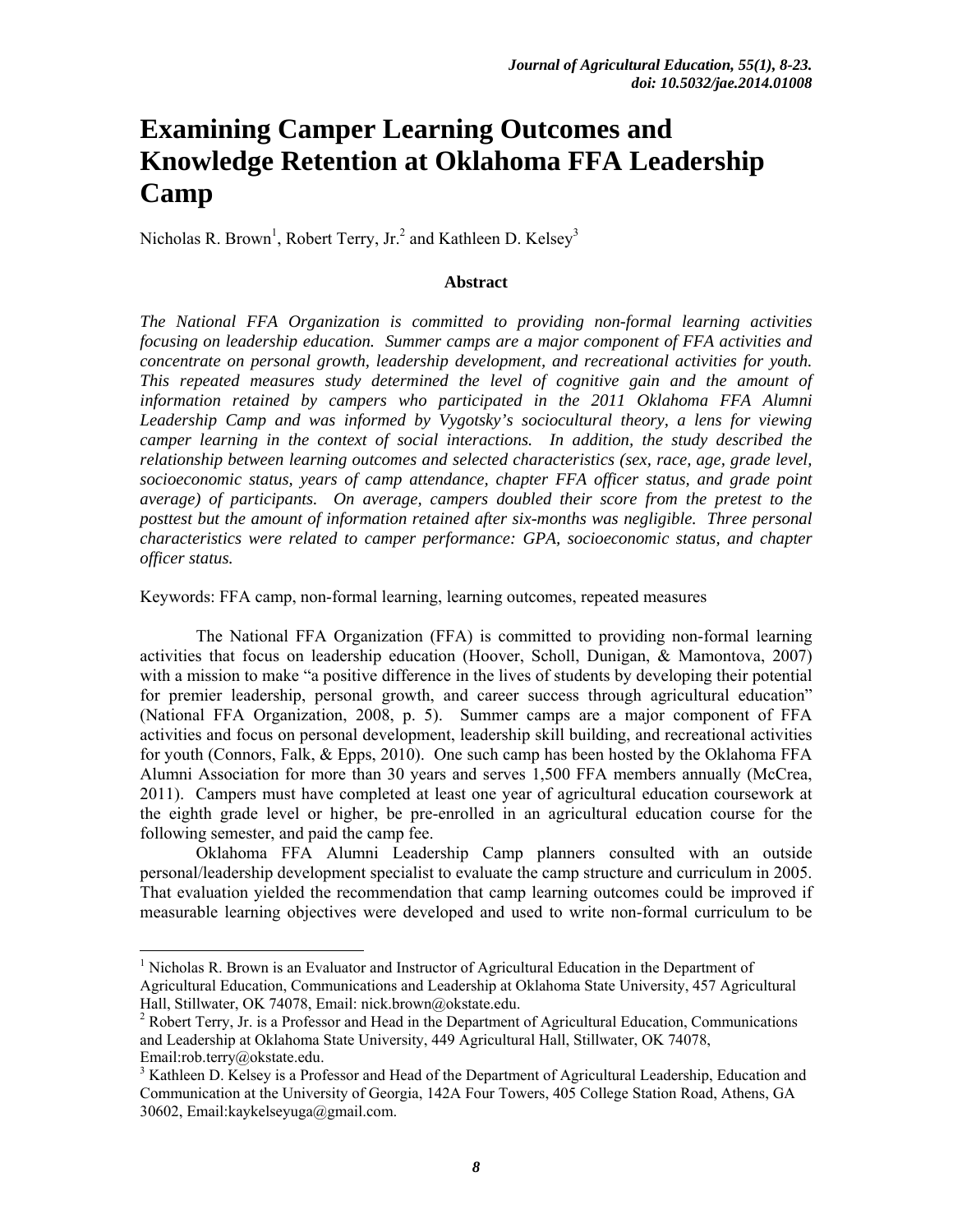taught to participants during the camp. In response to the recommendation, camp planners designated small group breakout sessions as the appropriate time to deliver leadership curriculum to campers similar to what is taught in formal classroom settings (K. Boggs, personal communication, May 16, 2011).

While several researchers have reported on the purposes and activities of FFA camps (Comings, 1977; Connors, Falk, & Epps, 2010; Javornik, 1962; Keels, 2002; McCrea, 2011), there is a dearth of literature examining the educational significance and learning outcomes of non-formal camp programs. Non-formal learning activities provided through FFA camps, conferences, and conventions require significant financial and human resources to plan and execute. In their study of small group leaders who participated in the Oklahoma FFA leadership camp environment, Brown and Terry (2013) recommended additional research to more fully understand "factors that contribute to cognitive gain in an FFA camp setting" (p. 54). Therefore, the research reported here determined the level of cognitive gain and the amount of information retained by campers who participated in the 2011 Oklahoma FFA Alumni Leadership Camp.

# **Review of Literature**

### **Non-Formal Learning and the FFA**

Educational learning environments are categorized as formal, informal or non-formal, and are designed to empower learners with knowledge and skills for personal development (Kasworm, Rose, & Ross-Gordon, 2010). While the boundaries of each environment are not clearly defined, Malcolm, Hodkinson, and Colley (2003) support the position that authentic learning occurs in all three environments and that none is inherently superior to the other in terms of learning outcomes.

Non-formal learning environments exhibit a loosely organized structure offered outside of institutional constraints (Kasworm et al., 2010). Brennan (2006) identified three sub-types of non-formal education positioned as a complement, alternative, and/or supplement to formal education. Malcolm et al. (2003) suggest that the terms informal and non-formal could be used interchangeably to signify characteristics contrary to the formal environment.

Non-formal learning activities that inform the FFA infrastructure focus largely on leadership education (Hoover et al., 2007). As outlined in the FFA mission statement, "students have the opportunity to develop their own leadership potential, grow personally, and prepare for career success through their involvement in FFA" (National FFA Organization, 2008, p. 5). FFA developed a variety of leadership conferences and experiences such as Washington Leadership Conference (WLC), National FFA Convention, the 212 Degrees Conference, and summer camps to support their mission. The goal of these programs is to teach students principles of leadership and personal development beyond what is taught in the formal classroom environment (National FFA Organization, n.d.).

FFA summer camps focus especially on personal and leadership development. Conners et al. (2010), reported "leadership development (at camps) played an important role in preparing FFA officers and members for future FFA chapter activities" (p. 39). Smith, Garton, and Kitchel (2010) identified three themes inherent in youth organizations, including the FFA: (a) equipping youth to contribute to society, (b) supporting the family, and (c) assisting in personal growth and development.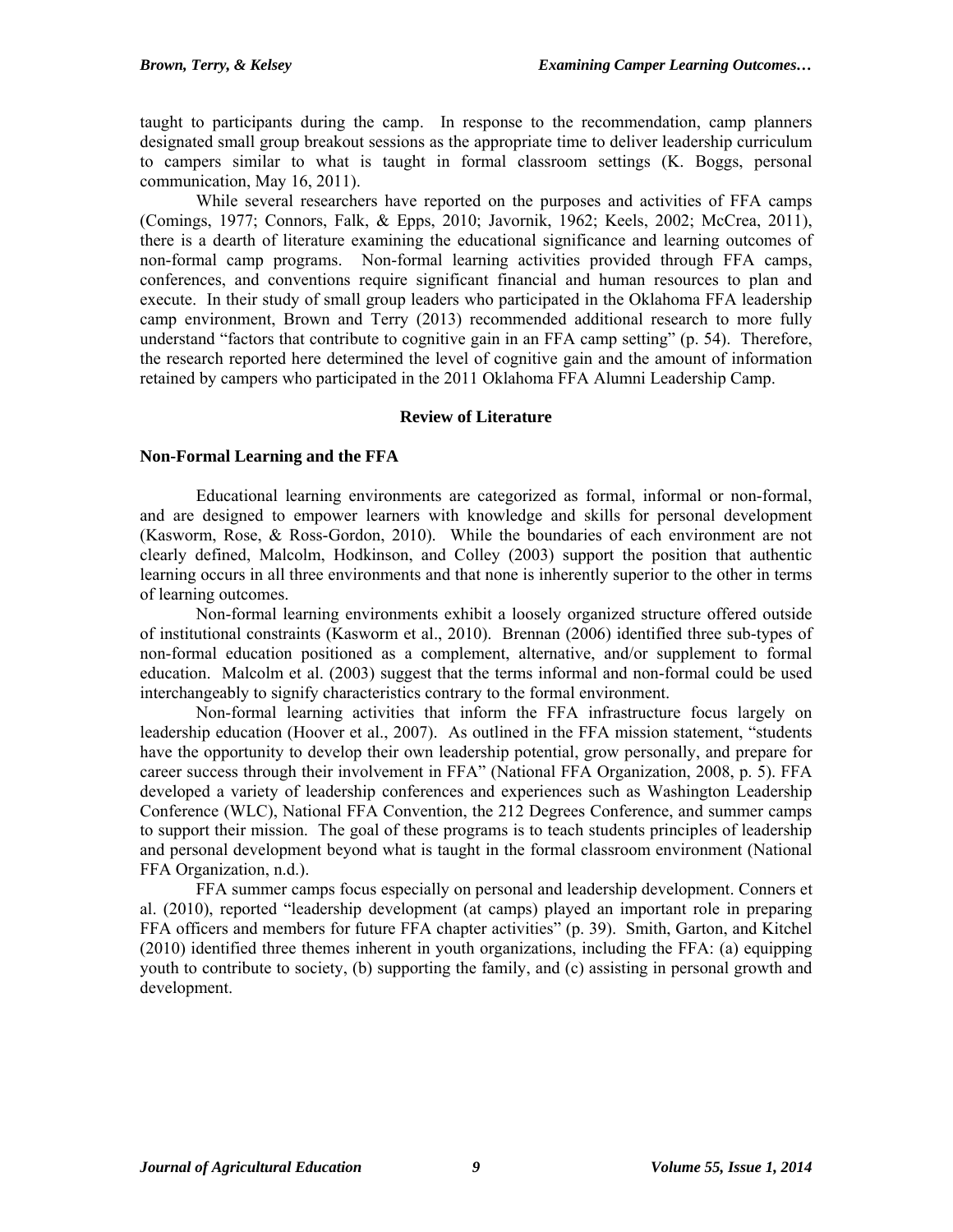### **The Impact of Personal Characteristics on Learning Outcomes**

Not only do people experience different learning outcomes given a specific learning environment (formal, non-formal, informal) (Kasworm et al., 2010), they are also influenced by personal characteristics. Personal characteristics and involvement in agricultural education were found to have significant impacts on learning outcomes (Caldas & Bankston, 1997; Moore & Braun, 2005; Nye, Konstantopoulos, & Hedges, 2004; Thoron & Myers, 2011).

When examined through the lens of their post-school lives, attitudes students acquire in school are more important than cognitive achievements (Popham, 2009). A student's tendency to attribute success to internal or external factors is correlated to self-efficacy and performance (Bandura, 1982; Cochran, McCallum, & Bell, 2010; Haugen & Lund, 1998). A positive correlation between attitude and academic success has been established in several studies (Cochran et al., 2010; Horwitz, Horwitz, & Cope, 1986; Onwuegbuzie, Bailey, & Daley, 2000).

Socioeconomic status (SES) is also positively correlated with academic achievement (Caldas & Bankston, 1997; Nye et al., 2004; Thoron & Myers, 2011). Caldas and Bankston (1997), however, found that "going to school with classmates from relatively high family social status backgrounds does make a strong and significant contribution to academic achievement, independent of one's family SES or race" (p. 275). Teacher selection, teacher effectiveness, and interventions to increase teacher effectiveness through replacement or in-service training have a higher impact on students' academic achievement in low-SES schools compared to high-SES schools (Nye et al., 2004). However, Brown (1991) reported "there are few, if any, differences among social classes in students' ability to process school resources to make gains in achievement" (p. 355).

High school grade point average and ACT scores predicted first-year college performance for 1997 incoming freshmen (Garton, Ball, & Dyer, 2002). In addition, high school core GPA alone was the best predictor of academic achievement in college (Garton et al., 2002).

Although research has been conducted investigating the relationship between the level of student involvement in school-based agricultural education and student academic success in college, there is a lack of literature associating agricultural education involvement and high school academic achievement. Smith et al. (2010) examined the relationship between students who were actively involved in school-based agricultural education and their academic performance as college freshmen. The study compared 1998 and 2003 Missouri State FFA Degree recipients to 1998 and 2003 college freshmen who were never enrolled in high school agricultural education. The results were inconclusive. The findings from both 1998 and 2003 incoming freshmen conflict with results reported by Moore and Braun (2005), which asserted that students with school-based agricultural education experience earned a significantly lower GPA than those with no agricultural education experience. Garton, Kitchel, and Ball (2005) found FFA membership alone yielded a positive influence on academic achievement and college degree completion. Overall, the literature reports mixed findings in regard to academic performance and enrollment in school-based agricultural education and membership in the National FFA Organization.

### **Theoretical Framework**

The research reported here was informed by Vygotsky's (1962) sociocultural theory, a lens for viewing camper learning in the context of social interactions. Sociocultural theory is predicated on constructivism, which contends that individuals build new knowledge from previous experiences and new information (Bruning, Schraw, Norby, & Ronning, 2004). Sociocultural theory also emphasizes the role of social interactions to facilitate learning and personal growth (Tudge & Scrimsher, 2003). Social interactions are mediated through cultural objects such as technology, language, and social institutions (Shunk, 2012). Cognitive growth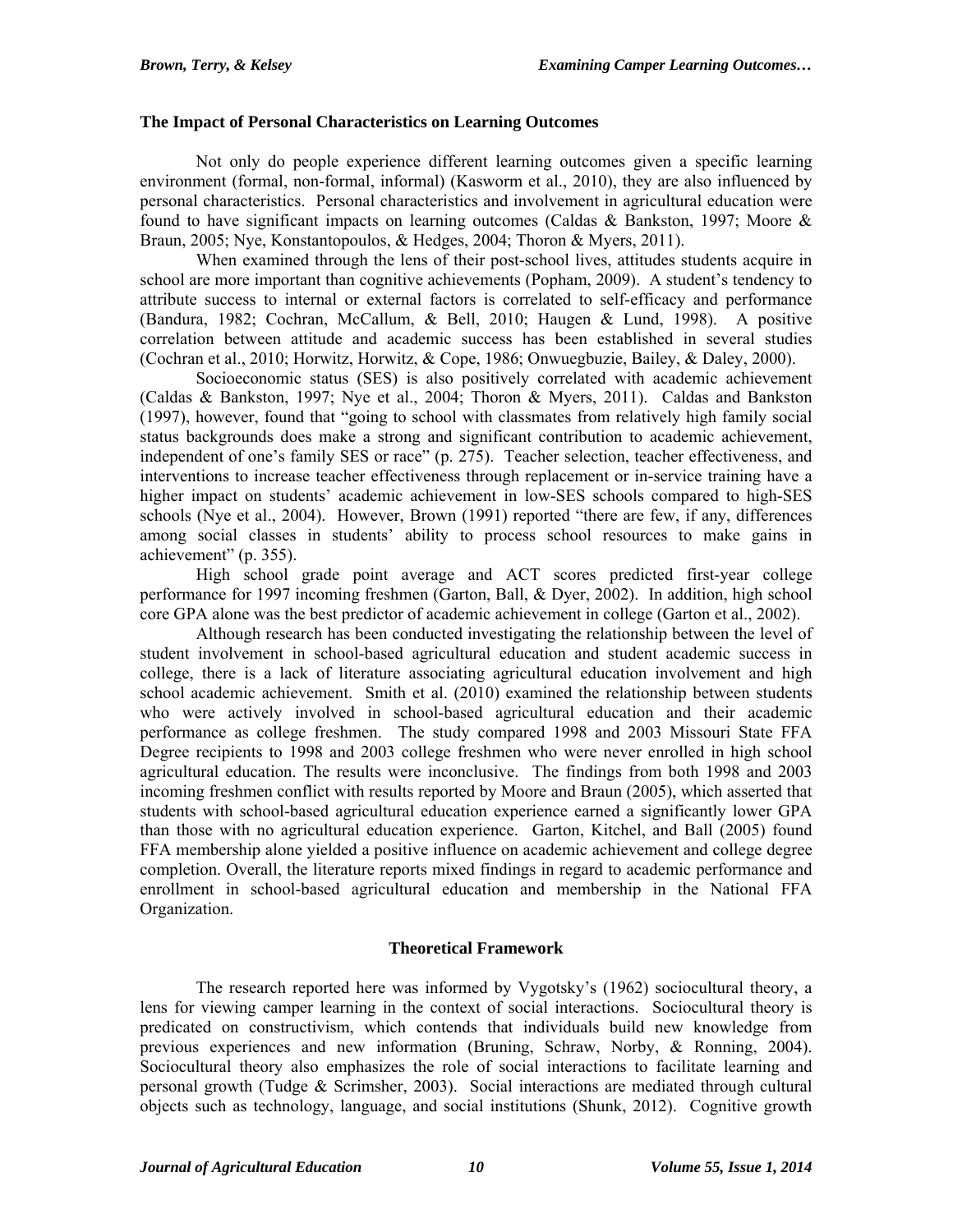occurs when individuals use cultural tools within social interactions to create meaning (Bruning et al., 2004). Vygotsky's (1962) theory focused on the interaction between people and their environment, contending that all advanced cognitive functions begin in a social context.

Another key component of Vygotsky's theory is the Zone of Proximal Development (ZPD), defined as "the distance between the actual developmental level as determined by independent problem solving and the level of potential development as determined through problem solving under adult guidance or in collaboration with more capable peers" (Vygotsky, 1978, p. 86). A person's ZPD is determined by the amount of information an individual can learn when provided instruction in an appropriate educational environment (Puntambeker  $\&$  Hübscher, 2005). The ZPD is an indicator a student's level of intellectual development in a given learning domain and demonstrates how student development and cognitive gain are associated (Bredo, 1997). Vygotsky also believed that formal education was important because it afforded students the opportunity to become aware of themselves, their contribution in the world, and their language (Shunk, 2012).

# **Purpose and Objectives**

The purpose of this study was to examine learning outcomes and knowledge retention of Oklahoma FFA Alumni Leadership Camp participants in a non-formal learning environment and determine how personal and academic characteristics affected the amount of information learned and retained. Five objectives guided the study:

- 1. Describe selected characteristics (sex, race, age, grade level, socioeconomic status, years of camp attendance, chapter FFA officer status, and grade point average) of participants.
- 2. Determine the participants' knowledge gain associated with curriculum taught during small group sessions of the camp.
- 3. Determine the participants' knowledge retained associated with curriculum taught during small group sessions of the camp after a 6-month period.
- 4. Describe the relationship between posttest scores and selected characteristics of participants.
- 5. Measure the relationship between delayed posttest scores and selected characteristics of participants.

# **Methodology**

The objectives of this study were met by utilizing a repeated measures design. According to Field (2009), study participants are required to complete all levels of the study. This criterion was met as participants' cognitive gain and retention were measured using a pretest, posttest, and delayed posttest to determine their level of cognitive gain and retention of material taught during small group breakout sessions. Small groups convened seven times during the four-day camp, which resulted in 12 hours of instruction. Each small group was led by a post high school, former FFA member known as a Small Group Leader (SGL). The university Institutional Review Board approved the study.

# **Population and Sampling**

The population consisted of all FFA members who attended the Oklahoma FFA Alumni Leadership Camp during the summer of  $2011$  ( $N = 1,543$ ). Because the target population exceeded 1,500, a random sample was drawn. Assigning individual campers a unique number during camp registration and matching them with a randomly generated number accomplished randomization. G\*Power version 3.1, a computer statistical power analysis software tool, was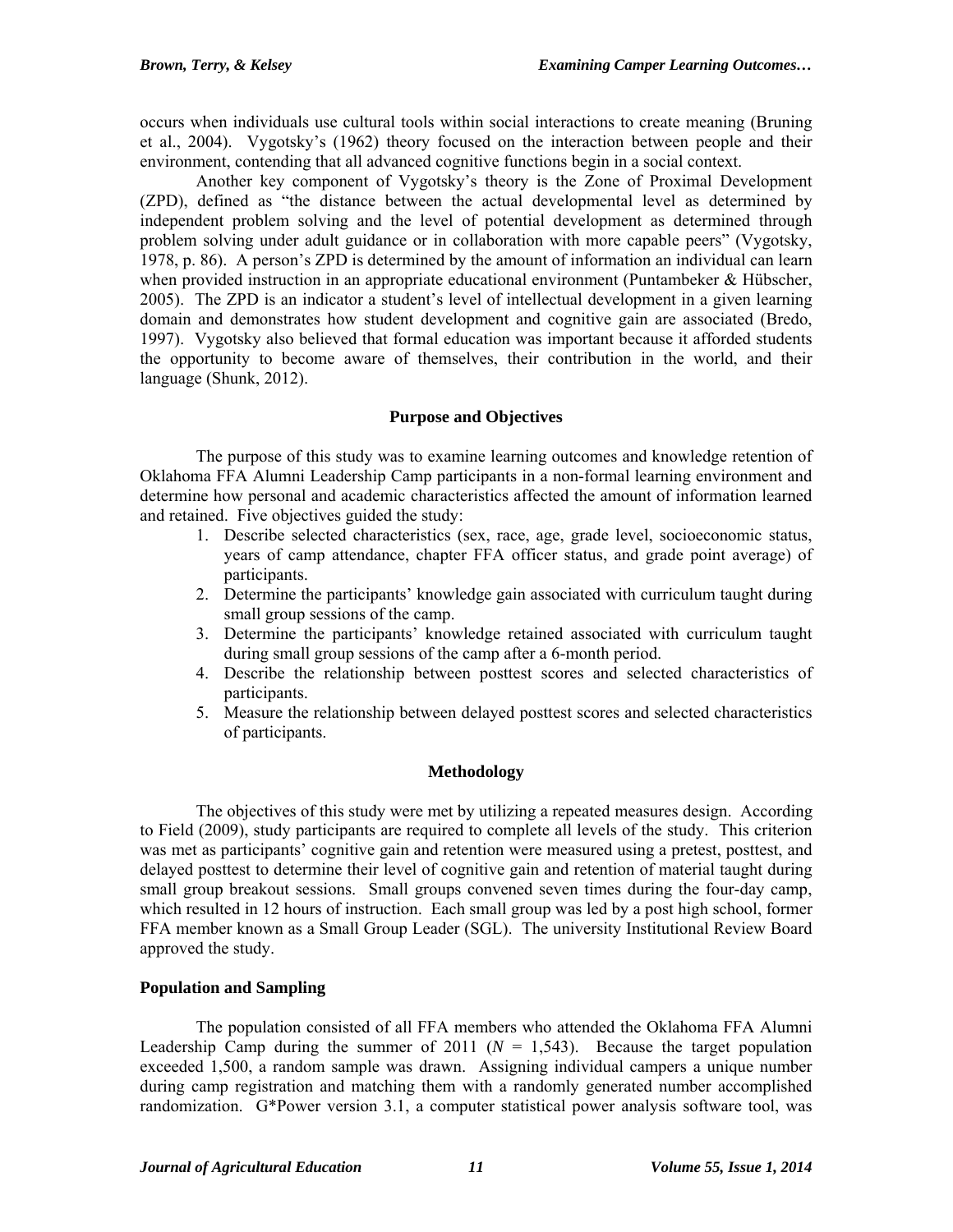used to determine that a sample size of 60 was needed to reach maximum statistical power with an expected effect size of  $(\eta_p^2 = 0.25)$  (Faul, Erdfelder, Lang, & Buchner, 2007).

To ensure that the final sample size was large enough to generalize study results, we randomly sampled 435 campers (Krejcie & Morgan, 1970). Forty of the 435 selected campers did not obtain parental consent and were removed from the sample. After accounting for missing and unusable data, 344 campers participated in the study by completing the pretest and posttest while at camp, resulting in an 87% response rate. An 87% response rate was large enough that no procedures to control for non-response error were necessitated (Lindner, Murphy, & Briers, 2001).

# **Data Collection**

Two original instruments were developed to collect the data, the Camp Communications Content Examination (CCCE) and a questionnaire to collect personal characteristics of the campers. In cooperation with state FFA staff and camp planners, we created the Camp Communications Content Examination (CCCE), a criterion-referenced exam designed to assess camper's cognitive gain of concepts associated with the curriculum taught during camp small group breakout sessions. The CCCE was composed of 17 multiple-choice items focused on personal communication, team communication, and family communication.

A panel of experts comprised of two leadership curriculum specialists, three agricultural education teacher educators from Oklahoma State University, and three students from high schools in Oklahoma reviewed the CCCE for face and content validity (Creswell, 2008). After two rounds of reviews and feedback from the panel, minor changes were made to the instrument. As a result, the CCCE was deemed a valid instrument.

The CCCE was screened for reliability by including homogeneous items, discriminating items, enough items, high quality copying and format, clear directions for the students, a controlled setting, motivating introduction, and clear directions for the scorer (Wiersma & Jurs, 1990). In addition, the Kuder-Richardson (*KR20*) formula (Cronbach, 1970) was utilized to test the CCCE for reliability after administration, producing a reliability coefficient of .52 (*KR20*), which is acceptable for criterion-referenced exams (Kane, 1986). Based on this finding, the CCCE was determined to be a valid and reliable instrument.

Personal characteristics were obtained using a nine-item questionnaire that included six multiple-choice questions, two fill-in-the-blank questions, and one open-ended question. The same panel of experts that reviewed the CCCE also reviewed the personal characteristics questionnaire for face and content validity.

During the camp registration period, participants were asked to complete the CCCE and the personal characteristics questionnaire. Before leaving camp, campers again completed the CCCE as a posttest. Six months later (January 2012) participants were asked to complete the CCCE again as a delayed posttest. The decision to administer the CCCE six months after the camp experience was supported by Berti and Andriolo (2001). As is prevalent in literature, the results of the delayed posttest were used as a measure of cognitive retention (Fleming  $\&$ Alexander, 2001; Hall & Edmondson, 1992; Ramraje & Sable, 2011).

Dillman's Tailored Design (2000) was used to achieve a high response rate for the delayed posttest. Two hundred and forty-three campers completed and returned the instrument, resulting in a 70.63% response rate. The best method to control for nonresponse error is to compare those who responded to those who did not (Lindner et al., 2001). We contacted, by telephone, campers who did not respond and requested that they complete and return their delayed posttest. Twenty completed instruments were received, the minimum standard for the number of respondents needed to represent non-respondents (Lindner et al., 2001). A *t*-test analysis showed no significant differences between the respondents and non-respondents [*t* (261)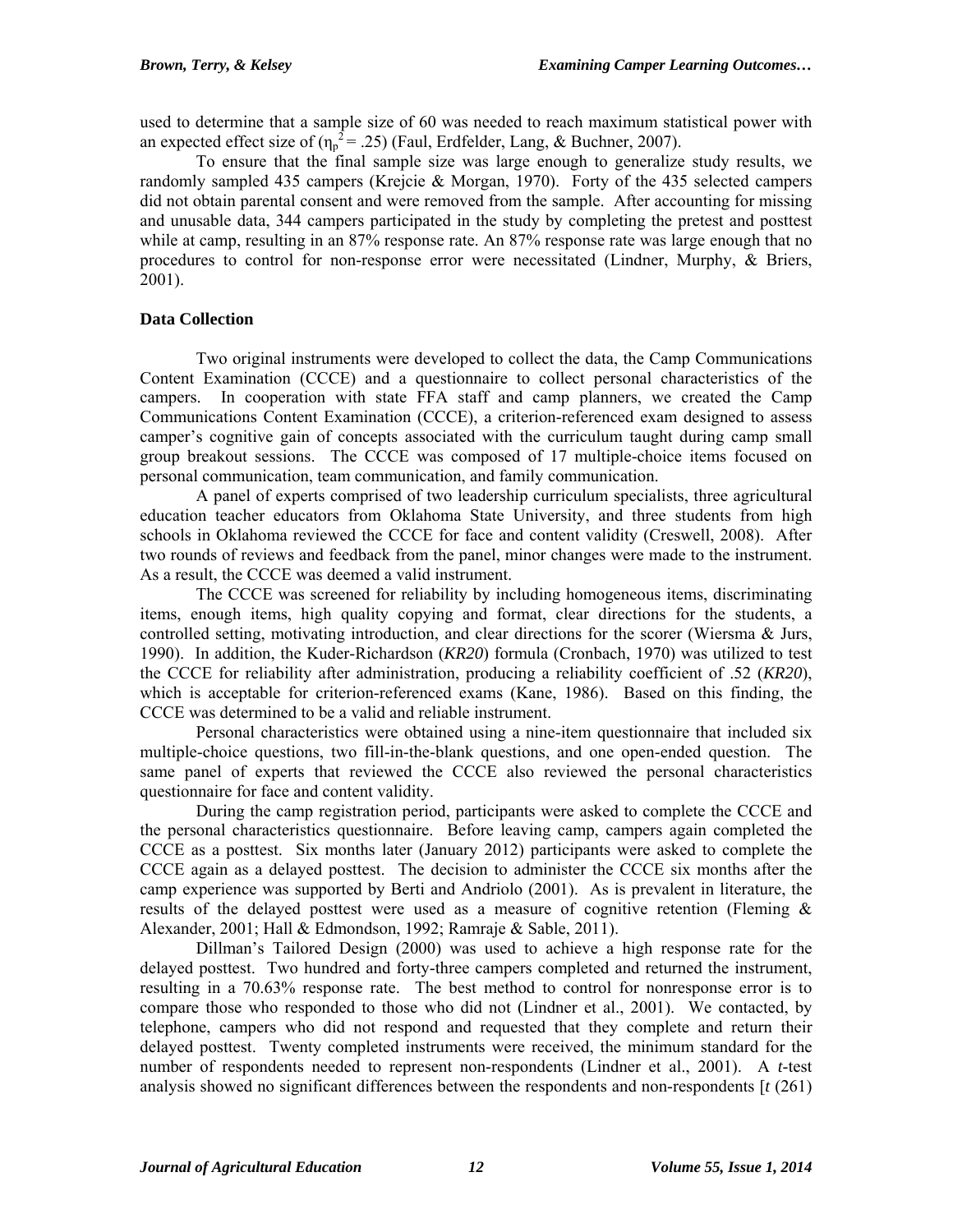$=$  -.56,  $p = .58$ ], thus respondents were representative of the population and the results can be generalized to the population.

### **Data Analysis**

All data were analyzed using Statistical Package for Social Sciences (SPSS) version 20 for Macintosh computers. The repeated measures analysis was used to meet objectives two and three and was the primary analysis procedure for this study. Objectives four and five were achieved using three analysis procedures. First, a one-way ANOVA was employed to test if relationships existed between camper test scores and nominal variables with more than two categories (Kirk, 1995). Second, Student's *t*-test scores were used to test if relationships exist between camper test scores and nominal variables with two categories (Kirk, 1995). Third, Pearson's correlation coefficient *r* was used to test if relationships exist between camper test scores and continuous variables (Field, 2009). Appropriate statistical tests were used to determine that all assumptions were met during secondary data analysis procedures.

### **Findings**

### **Findings Associated with Objective One**

The first objective was to describe selected characteristics (sex, race, age, grade level, socioeconomic status, years of camp attendance, chapter FFA officer status, and grade point average) of participants. Table 1 presents campers' personal characteristics (sex, race, age, and socioeconomic status). Socioeconomic status was determined by campers' response to a question about whether they receive free or reduced lunch at school. This method of determining socioeconomic status is prevalent in academic literature (Caldas & Bankston, 1997; Molnar et al., 1999; Nye et al., 2004). Campers' academic characteristics (grade level, years of camp attendance, chapter FFA officer status, and grade point average) are presented in Table 2.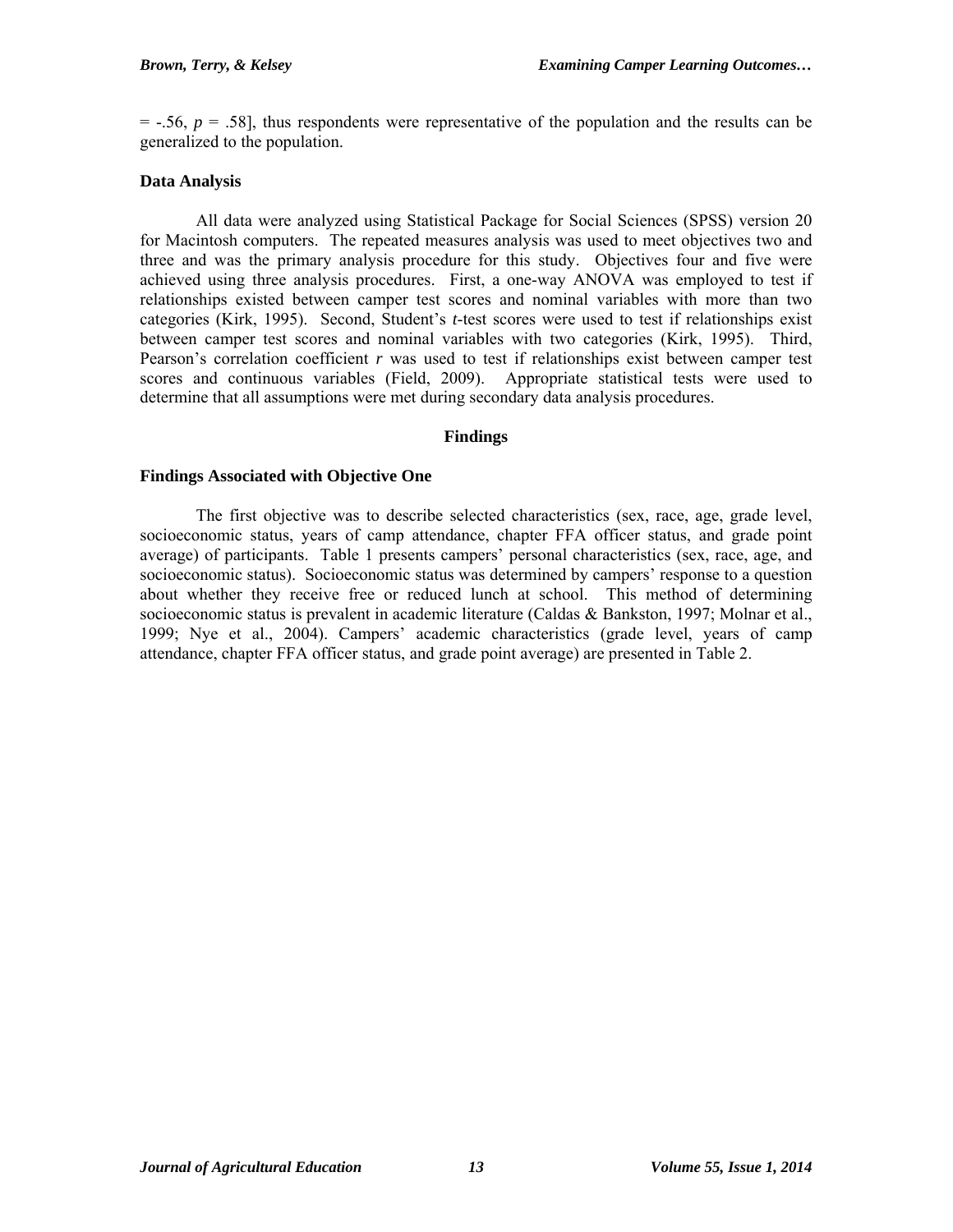# Table 1

|  |  | Frequency of Campers' Personal Characteristics $(n = 344)$ |  |  |  |
|--|--|------------------------------------------------------------|--|--|--|
|  |  |                                                            |  |  |  |

| Personal Characteristic                         | $\mathcal{f}$  | $\%$  |
|-------------------------------------------------|----------------|-------|
| <b>Sex</b>                                      |                |       |
| Female                                          | 198            | 57.56 |
| Male                                            | 146            | 42.44 |
| Race                                            |                |       |
| White                                           | 287            | 83.10 |
| Native American or Alaskan Native               | 42             | 12.20 |
| Asian or Pacific Islander                       | 6              | 1.70  |
| Hispanic                                        | 6              | 1.70  |
| African American                                | 1              | 0,30  |
| Other                                           | $\mathfrak{D}$ | 0.60  |
| Age                                             |                |       |
| 16 years of age                                 | 110            | 32.00 |
| 15 years of age                                 | 89             | 25.90 |
| 17 years of age                                 | 78             | 22.70 |
| 14 years of age                                 | 36             | 10.50 |
| 18 years of age                                 | 15             | 4.40  |
| 13 years of age                                 | 5              | 1.50  |
| 19 years of age                                 | 1              | 0.30  |
| No age specified                                | 10             | 2.90  |
| Socioeconomic Status                            |                |       |
| Does not receive free or reduced school lunches | 284            | 83.00 |
| Receives free or reduced school lunches         | 60             | 17.00 |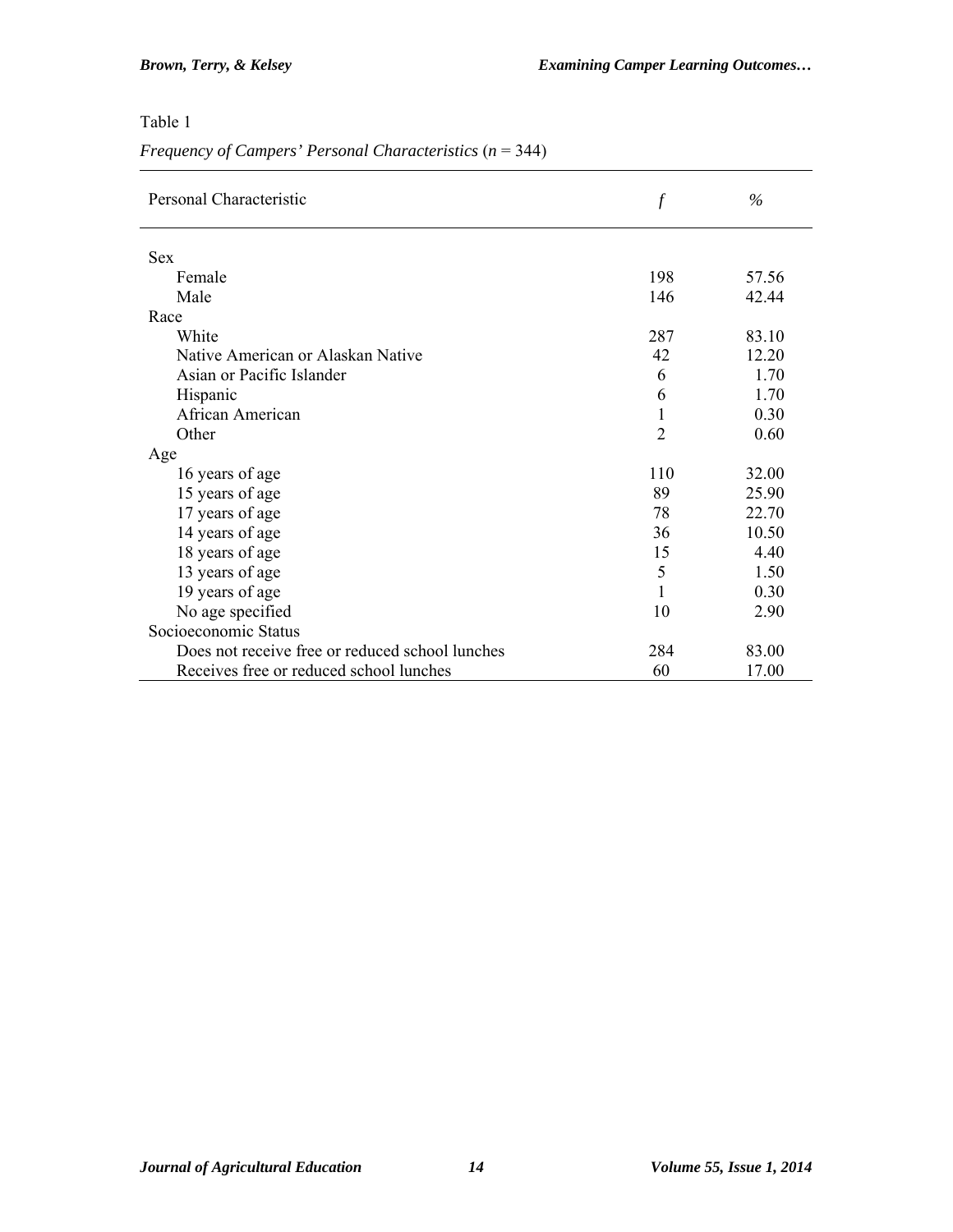### Table 2

| Frequency of Campers' Academic Characteristics $(n = 344)$ |  |  |  |  |
|------------------------------------------------------------|--|--|--|--|
|                                                            |  |  |  |  |

| Academic Characteristic                                            | $\boldsymbol{f}$ | $\%$  |
|--------------------------------------------------------------------|------------------|-------|
| Grade Level                                                        |                  |       |
| $11th$ grade                                                       | 111              | 32.40 |
| $10th$ grade                                                       | 98               | 28.60 |
| $12th$ grade                                                       | 90               | 26.20 |
| $9^{th}$ grade                                                     | 42               | 12.00 |
| $8th$ grade                                                        | 3                | 0.90  |
| Years of Camp Attendance                                           |                  |       |
| 1 <sup>st</sup> year of attendance                                 | 159              | 46.22 |
| $2nd$ year of attendance                                           | 107              | 31.10 |
| 3 <sup>rd</sup> year of attendance                                 | 52               | 15.12 |
| $4th$ year of attendance                                           | 23               | 6.69  |
| 5 <sup>th</sup> year of attendance                                 | $\mathcal{E}$    | 0.87  |
| FFA Chapter Officer Status                                         |                  |       |
| Holds FFA chapter office                                           | 211              | 61.34 |
| Does not hold FFA chapter office                                   | 129              | 37.50 |
| FFA chapter officer status not specified                           | 4                | 1.16  |
| Camper Grade Point Average (GPA) <sup>a</sup>                      |                  |       |
| GPA range $(2.00 - 2.99)$                                          | 15               | 4.36  |
| GPA range $(3.00 - 3.99)$                                          | 194              | 56.40 |
| GPA range $(4.00 - 5.00)$                                          | 100              | 29.07 |
| No GPA specified                                                   | 35               | 10.17 |
| <sup>a</sup> GPA Range = $0.00 - 5.00$ due to weighted AP courses. |                  |       |

### **Findings Associated with Objectives Two and Three**

The second objective of the study was to determine participants' knowledge gain associated with curriculum taught during small group sessions of the camp. The overall mean raw pretest score was 5.21 (30.65% correct) and the overall average posttest score was 9.78 (57.53% correct). On average, respondents increased their score by 4.57 raw points or 26.88%. A repeated measures analysis was performed to determine that a statistically significant difference existed between campers' mean pretests and posttest scores,  $[F(1, 343) = 976.63, p =$ .00]. Levene's test of equality of error variances was non-significant, and thus equal variances were assumed. The observed power for the statistical analysis was 1.00. Partial eta squared was calculated and showed a large effect size  $(\eta_p^2 = .74)$ .

The third objective was to determine the participants' knowledge retained associated with curriculum taught during small group sessions of the camp after a 6-month period. The total mean raw pretest score of the campers who completed all three repeated measures was 5.23 (30.76% correct), the mean raw posttest scores was 9.78 (57.53% correct), and the total average delayed posttest score was 7.16 (42.12% correct). On average, campers increased their score by 1.95 points or 11.47% when comparing pretest scores to delayed posttest scores. A repeated measures analysis was performed to determine that a statistically significant difference existed between campers' mean pretests, posttest, and delayed posttest scores  $[F(2, 242) = 322.81, p =$ .00]. Levene's test of equality of error variances was non-significant, and thus equal variances were assumed. Mauchly's test of sphericity was non-significant. Therefore, sphericity was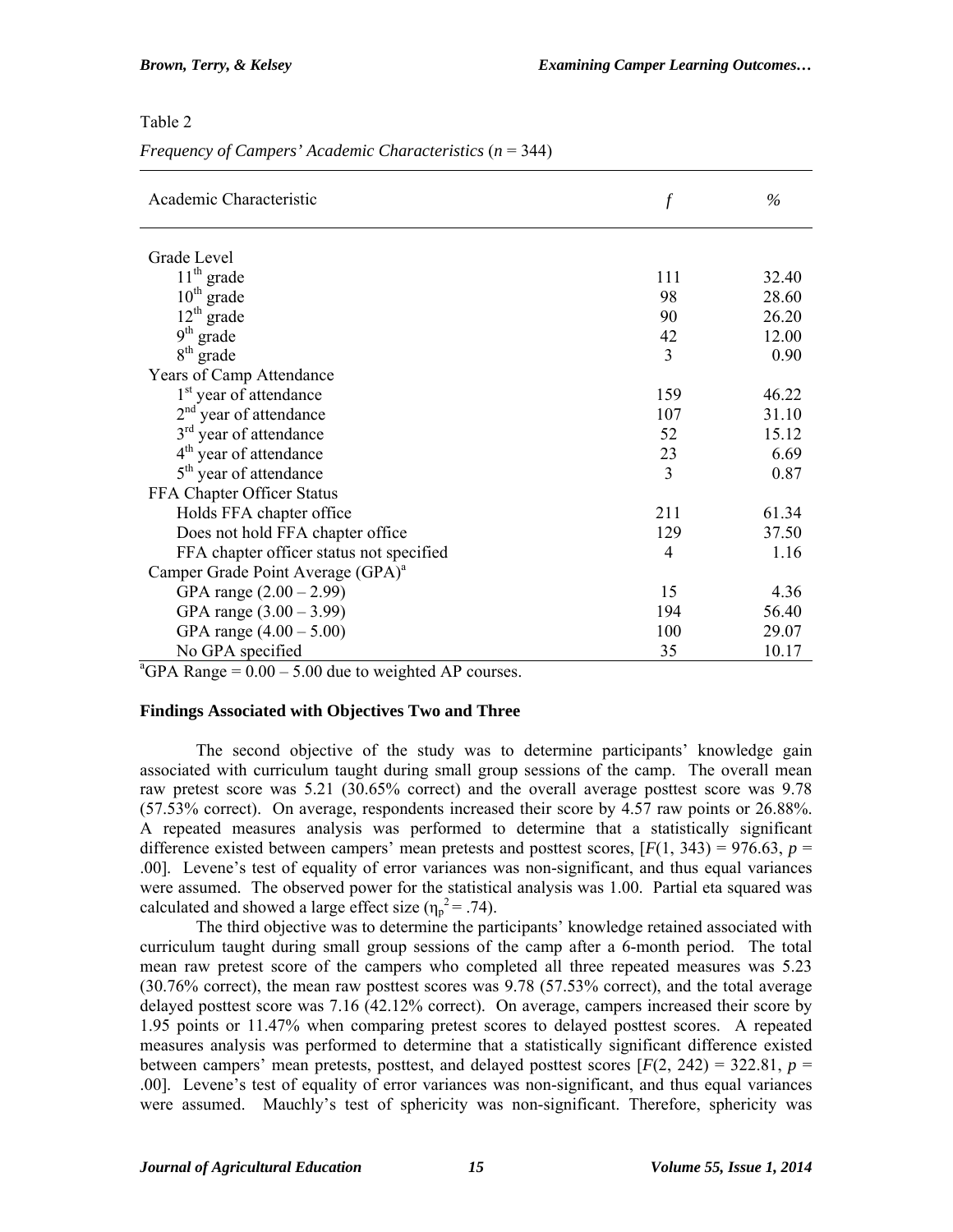assumed. The observed power for the statistical analysis was 1.00. Partial eta squared was calculated and showed a large effect size  $(\eta_p^2 = .57)$ .

### **Findings Associated with Objective Four**

The fourth objective was to describe the relationship between posttest scores and selected characteristics of participants. As shown in Table 3, an independent samples *t-*test indicated that the difference between male and female scores was significant  $[t(342) = -3.65, p = .00]$ . Levene's test was non-significant, and thus, equal variances were assumed. Cohen's *d* was calculated and showed a negligible effect size  $(d = -14)$ .

### Table 3

| Contrast                 | $\boldsymbol{n}$ | M     | Mean Difference | $\mathbf{t}$ | SE  | df  | $\boldsymbol{p}$ |
|--------------------------|------------------|-------|-----------------|--------------|-----|-----|------------------|
| Male                     | 146              | 9.20  | $-1.01$         | $-3.65*$     | .28 | 342 | .00.             |
| Female                   | 198              | 10.21 |                 |              |     |     |                  |
| $\frac{1}{2} p < 0.05$ . |                  |       |                 |              |     |     |                  |

*Camper Posttest Scores: Contrast of Males versus Females (n = 344)* 

A one-way ANOVA was used to determine if posttest scores varied based on the race of campers. No statistically significant differences existed between groups  $[F(5, 338) = .51, p = .77]$ . Levene's test indicated that equal variances were assumed.

No statistically significant relationship existed  $[r(332) = .03, p = .56]$  between camper age and posttest score (see Table 4). Camper posttest scores were significantly correlated to camper GPA  $[r(308) = .22, p = .00]$ . According to Chen and Popovich (2002) an  $r = .22$  is a small to medium effect size.

### Table 4

*Correlation Between Camper's Personal Characteristics (Age and GPA) and Posttest Scores* 

|                              | Age | GPA |
|------------------------------|-----|-----|
| <b>Camper Posttest Score</b> | 0.3 | つつ* |
| $*_{p}$ < .001.              |     |     |

A one-way ANOVA was used to determine if campers' grade level affected their posttest score. No statistically significant differences existed between grade level  $[F(4, 339) = 1.14, p =$ .34]. Levene's test indicated that equal variances were assumed.

An independent samples *t-*test indicated that the difference between the two scores of those campers who received free or reduced lunch and those who did not was statistically significant  $[t(78.13) = -2.08, p = .04]$ . Levene's test was significant; therefore, equal variances were not assumed, and the Welch-Satterthwaite method was used to adjust the degrees of freedom to account for the violation of the equal variances assumption (Kirk, 1995). Cohen's *d*  was calculated and showed a small effect size  $(d = -0.31)$  (see Table 5).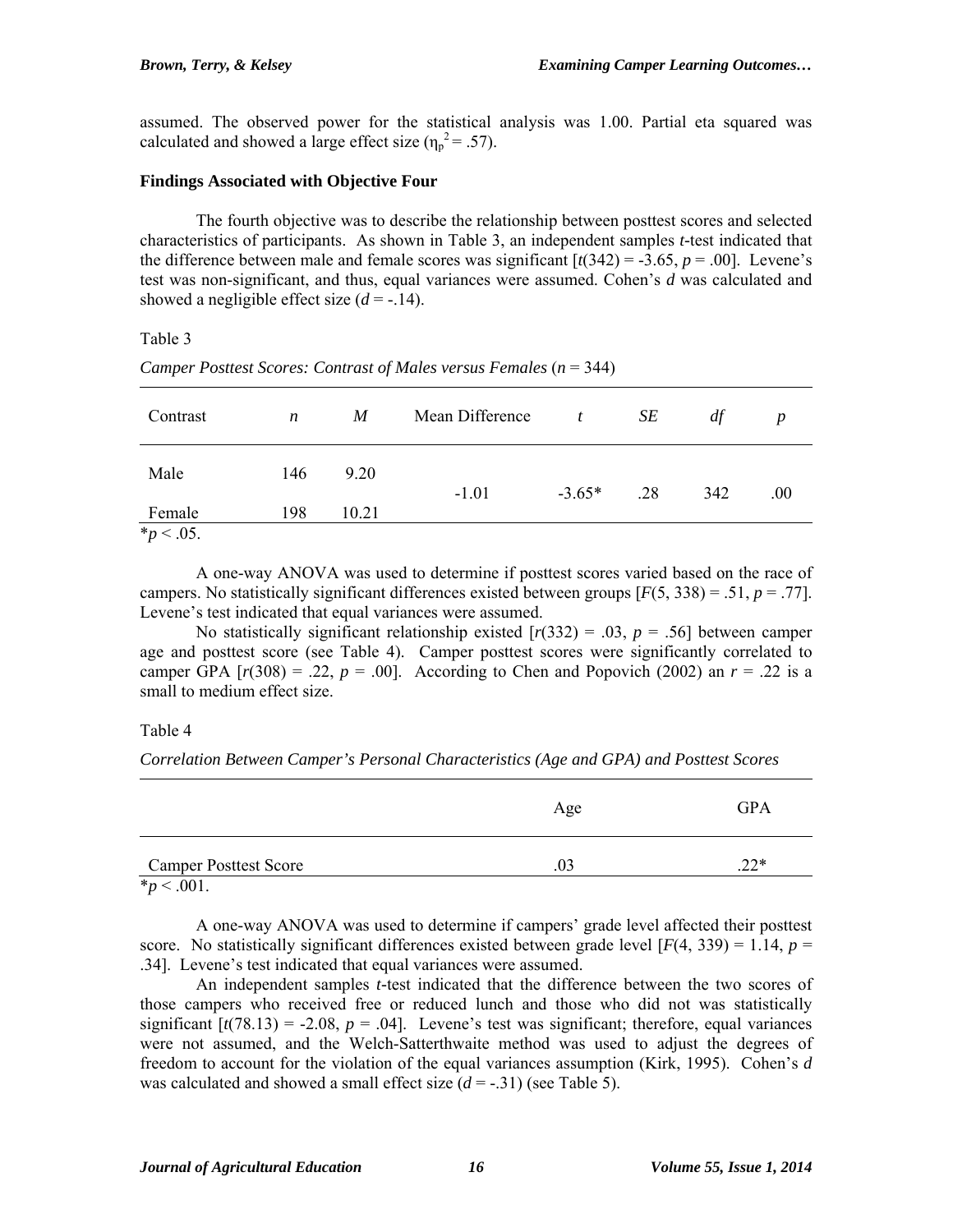### Table 5

*Camper Posttest Scores: Contrast of Campers Who Receive Free or Reduced Lunches at School versus Campers Who Do Not Receive Free or Reduced Lunches at School* ( $n = 344$ )

| Contrast <sup>a</sup>           | n   | M    | Mean Difference |            | SЕ |       |      |
|---------------------------------|-----|------|-----------------|------------|----|-------|------|
|                                 |     |      |                 |            |    |       |      |
| Yes                             | 60  | 9.08 | $-.85$          | $-2.08*$ . | 40 | 78.13 | .041 |
| No                              | 284 | 993  |                 |            |    |       |      |
| $3\Gamma$ 1 $\Gamma$ 1 $\Gamma$ |     |      |                 |            |    |       |      |

<sup>a</sup> Equal variances not assumed.

 $*_{p}$  < .05.

A one-way ANOVA was used to determine if the number of times a camper had attended camp affected their posttest score. No statistically significant posttest score differences existed  $[F(4, 14.57) = 2.89, p = .06]$ . Levene's test was statistically significant, revealing that the ANOVA assumption that group variances are roughly equal (Kirk, 1995) was violated. Therefore, the Welch statistic was utilized to adjust the degrees of freedom to account for unequal group variances.

An independent samples *t-*test indicated that the difference between the post-test scores campers who were FFA chapter officers and those campers were not FFA chapter officers was significant  $[t(338) = 3.47, p = .00]$ . Levene's test was non-significant, and thus, equal variances were assumed. Cohen's *d* was calculated and showed a small to medium effect size (*d* = .39) (see Table 6).

# Table 6

*Camper Posttest Scores: Contrast of Campers Who Are FFA Chapter Officers versus Campers Who Are Not FFA Chapter Officers* (*n* = 340)

| Contrast           | n   | M     | Mean Difference |         | SЕ  | df  |     |
|--------------------|-----|-------|-----------------|---------|-----|-----|-----|
| Officer            | 211 | 10 14 |                 |         |     |     |     |
|                    |     |       | .98             | $3.47*$ | .28 | 338 | .00 |
| Not Officer        | 129 | 9.16  |                 |         |     |     |     |
| $\star$ $\sim$ 0.5 |     |       |                 |         |     |     |     |

 $*_{p}$  < .05.

# **Findings Associated with Objective Five**

The fifth objective was designed to measure the relationship between delayed posttest scores and selected characteristics of participants. Male campers achieved a raw delayed posttest score of 7.01 (41.24% correct), and females scored 7.27 (42.76% correct). An independent samples *t*-test indicated that the difference between the two scores was non-significant  $\left[\frac{t(241)}{2}\right]$  = - $.85$ ,  $p = .40$ . Levene's test was non-significant, and thus, equal variances were assumed.

A one-way ANOVA was used to determine if campers of divergent races produced significantly different delayed posttest scores. No statistically significant differences existed between groups  $[F(5, 237) = .30, p = .91]$ . Levene's test indicated that equal variances were assumed. No statistically significant relationship existed  $[r(241) = -.04, p = .55]$  between camper age and delayed posttest scores (see Table 7). The data do; however, reveal that camper delayed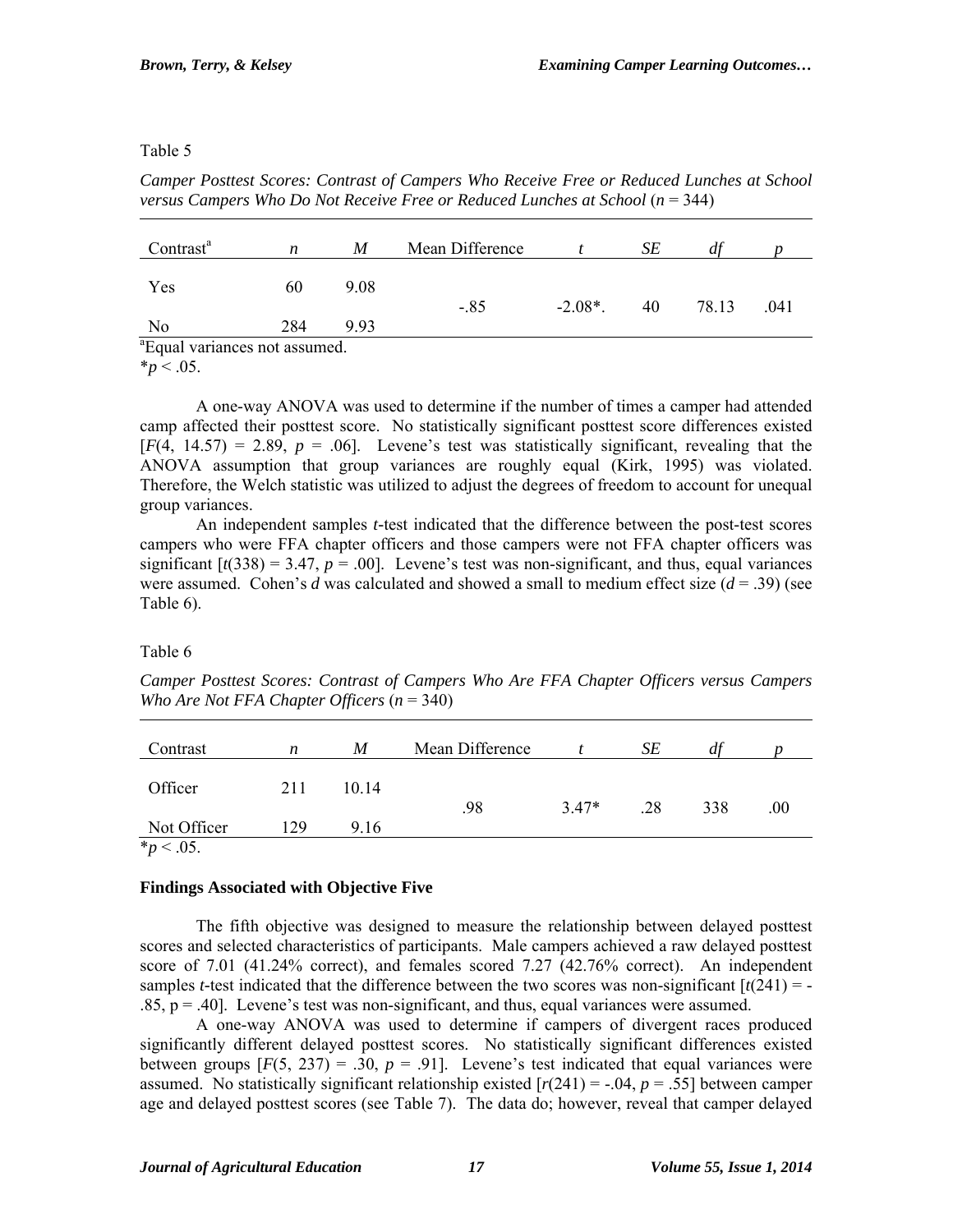posttest scores were significantly correlated to camper GPA  $[r(241) = .14, p = .03]$ . According to Chen and Popovich (2002), an  $r = .14$  is a negligible effect size.

### Table 7

*Correlation Between Camper Personal Characteristics (Age and GPA) and Delayed Posttest Scores*  $(n = 243)$ 

|                                      | Age    | GPA   |
|--------------------------------------|--------|-------|
| <b>Camper Delayed Posttest Score</b> | $-.04$ | $14*$ |
| $\sim 0.7$                           |        |       |

 $*_{p}$  < .05.

A one-way ANOVA was used to determine if campers' grade level affected their delayed posttest score. No statistically significant differences existed between grade level  $[F(4, 238) =$ .72,  $p = .58$ ]. Levene's test indicated that equal variances were assumed.

Campers who received free or reduced lunch at school achieved a raw delayed posttest score of 6.80 (40.00% correct), and those campers who did not receive free or reduced lunches scored 7.23 (42.53% correct). An independent samples *t-*test indicated that the difference between the two scores was non-significant  $[t(241) = -1.04, p = .30]$ . Levene's test was nonsignificant, and thus, equal variances were assumed.

A one-way ANOVA was used to determine if the number of times a camper had attended camp affected their delayed posttest score. No statistically significant delayed posttest score differences existed  $[F(4, 238) = 1.29, p = .28]$ . Levene's test was non-significant and equal variances were assumed.

An independent samples *t-*test indicated that the difference between the two scores of campers who were FFA chapter officers and those who were not FFA chapter officers was statistically significant  $\left[\frac{t(237)}{2}\right] = 2.12$ ,  $p = .04$ . Levene's test was non-significant, thus, equal variances were assumed. Cohen's *d* was calculated and showed a small effect size  $(d = .28)$  (see Table 8).

Table 8

| Contrast         | n   | M    | Mean Difference |         | SЕ  | df  |     |
|------------------|-----|------|-----------------|---------|-----|-----|-----|
| Officer          | 151 | 7.40 |                 |         |     |     |     |
|                  |     |      | .67             | $2.12*$ | .31 | 237 | .04 |
| Not Officer      | 88  | 6.74 |                 |         |     |     |     |
| <i>*p</i> < .05. |     |      |                 |         |     |     |     |

*Camper Delayed Posttest Scores: Contrast of Campers Who Are FFA Chapter Officers versus Campers Who Are Not FFA Chapter Officers* (*n* = 239)

### **Conclusions, Implications, and Recommendations**

In conclusion, the typical Oklahoma FFA Alumni Camp attendee is a white, middle or upper class female who maintained a good GPA. She completed her sophomore year of high school, held a local FFA chapter office, and was attending camp for the first time. As most campers were first- or second-time attendees, many Oklahoma FFA members may view the camp as a one-time experience. We recommended that Oklahoma FFA staff and camp planners clarify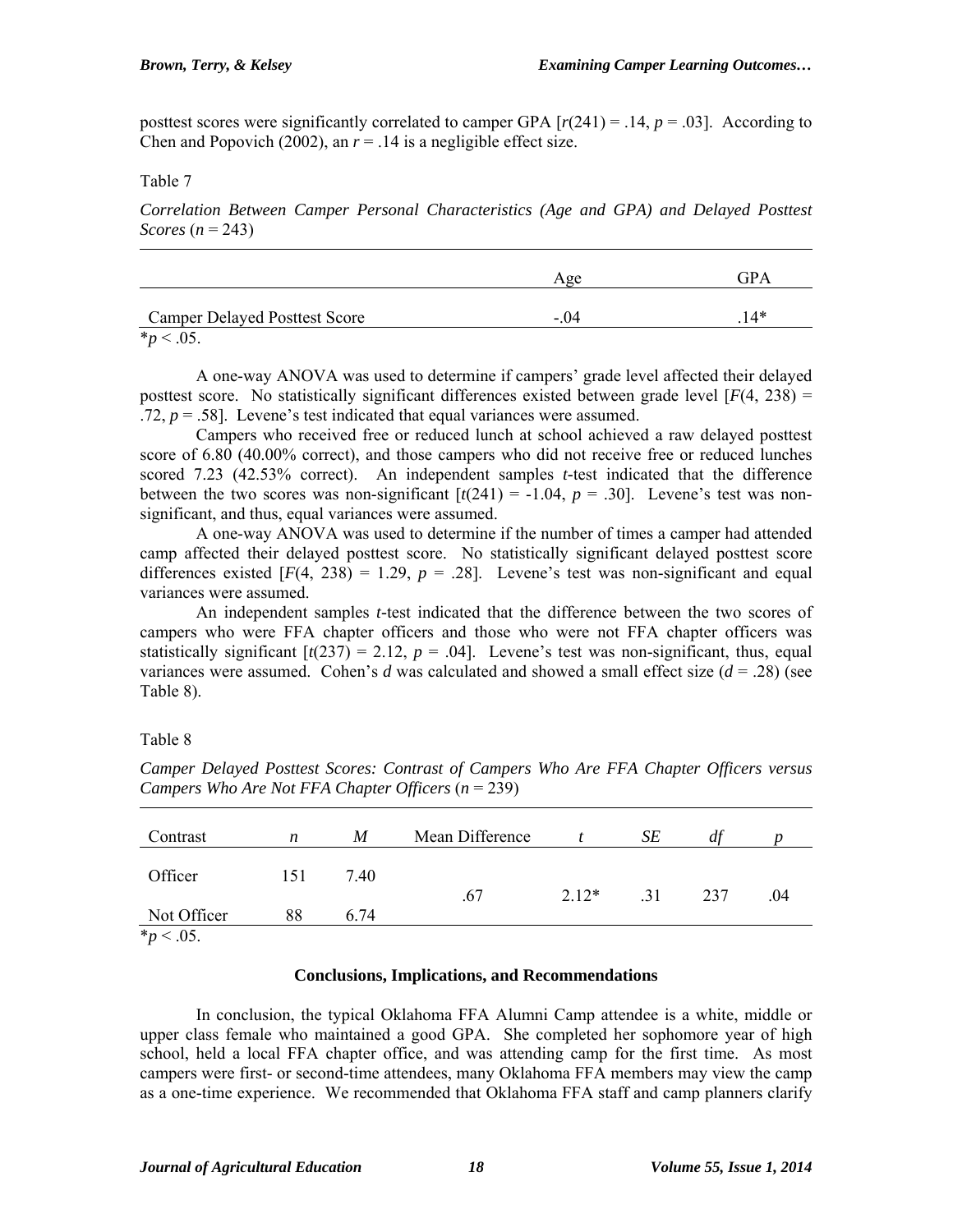the purpose of camp to determine if it should be a one-time experience, allowing more students to attend. Limiting attendance to once/lifetime could alleviate the reported strain on facilities and accommodate more FFA members who wish to attend as well as address concerns about repetitive programs.

On average, campers doubled their score on the CCCE from the pretest to the posttest. The large effect size indicated that campers experienced cognitive gains related to the communications curriculum taught during small group breakout sessions in the short term. Nevertheless, the average posttest score was an unimpressive 58%. In addition, the amount of information retained after six-months was negligible. The average delayed posttest score was 42%, only 11% higher than the average pretest score. According to sociocultural theory, the camp environment should be conducive to learning because campers are exposed to an environment that includes adult guidance (SGLs) and capable peers represented by other campers (Vygotsky, 1978). Why did campers fail to master the material? We suggest that the college-age SGLs were incapable of effectively delivering instruction toward acceptable outcomes. Newcomb, McCracken, and Warmbrod (1993) contend that a working knowledge of effective instructional methods and an understanding of pedagogy are necessary to effectively teach learning objectives. It is recommended that camp planners examine SGL effectiveness in delivering instruction during small group, breakout times. According to sociocultural theory (Vygotsky, 1978), effective adult guidance is a vital component of the learning environment and must be present for student success; however, more than adult guidance is needed if measurable learning outcomes are desired.

We also postulate that camp, a non-formal environment, may not be the best environment for delivering formal lessons. Delansky (1991) reported that camps are an appropriate avenue for increasing campers' self-concept and social skills. Conners et al. (2010) stated "the FFA camp experience can take average students and catapult them into over-achieving leaders in their home chapters and create bonds between campers that last a lifetime" (p. 32). We recommend that small group sessions focus on meeting personal development and leadership objectives rather than teaching communications curriculum.

If academic curriculum is to continue to be emphasized in future camp sessions, a program should be designed and incorporated to provide opportunities to reinforce camp learning objectives. This follow-up program could include components for both agricultural education instructors and camp attendees. Camp curriculum developers could provide resources for schoolbased agricultural education instructors that would review and reinforce the curriculum taught during small group sessions at the previous summer's camp. Similarly, the camp curriculum developers could develop online follow-up components to complement the small group session curriculum and be utilized by camp attendees throughout the school year following the camp experience.

Posttest scores were not affected by campers' race, grade level, or previous camp attendance. Although a statistically significant difference was found between posttest scores of males and females, the statistical analysis showed a negligible effect size. Three personal characteristics, however, were significant and produced a small to medium effect size: GPA, socioeconomic status, and chapter officer status. Campers who held a chapter FFA office outperformed those campers who did not hold an office. Vygotsky (1978) theorized that the experiences a person brings to the learning environment could potentially affect the outcome. Perhaps this finding is an indicator that chapter officers bring more experiences to the camp than non-chapter officers.

Delayed posttest scores were not affected by camper sex, race, age, grade level, socioeconomic status, or previous camp attendance. A statistically significant correlation was found between delayed posttest score and camper GPA. This correlational analysis did, however, produce a negligible effect size indicating that the actual effect had little meaning. Campers who held a FFA chapter office continued to outperform campers who did not hold an office. This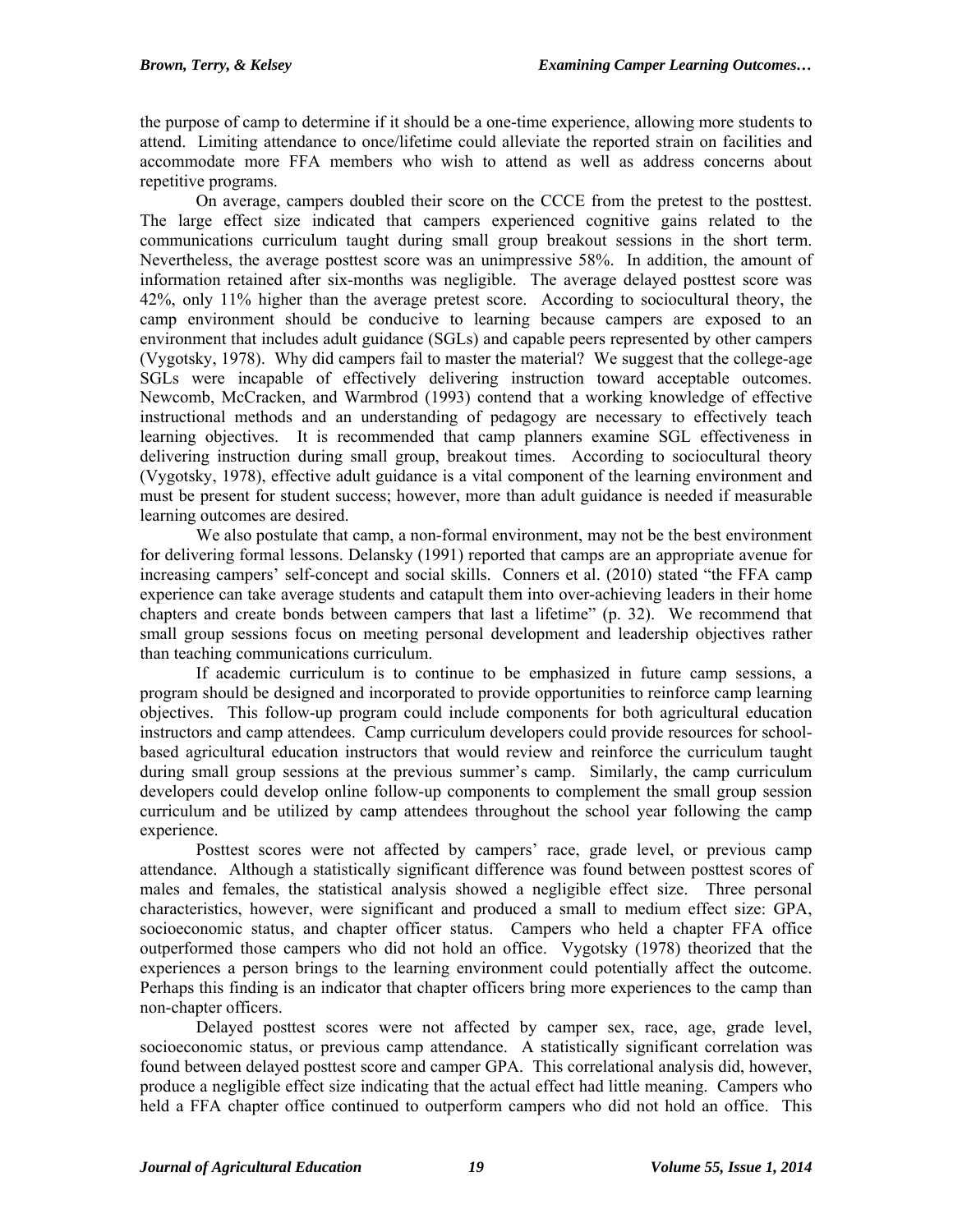finding suggests that chapter officers had the opportunity to apply what they learned at camp when they returned home. This conclusion further compounds the divergent field of literature exploring the relationship between level of involvement in agricultural education and student performance (Garton et al., 2005; Moore & Braun, 2005; Smith et al., 2010).

In the future, phenomenological qualitative research should be employed to understand the essence of campers' decision to attend camp. The inquiry should focus on expectations for the camp experience in terms of learning, social development, and leadership outcomes. Gaining a better understanding of campers' decision to attend camp and expectations while at camp will assist FFA advisors in selecting future campers as well as camp planners to design more meaningful experiences that have lasting impact.

### **References**

- Bandura, A. (1982). Self-efficacy mechanisms in human agency. *American Psychologist, 37*(2), 122 – 147. doi: 10.1037/0003-066X.37.2.122
- Berti, A. E., & Andriolo, A. (2001). Third graders' understanding of core political concepts (law, nation-state, government) before and after teaching. *Genetic, Social, and General Psychology Monographs, 127*(4), 346 – 377.
- Bredo, E. (1997). The social construction of learning. In G. Phye (Ed.), *Handbook of academic learning: The construction of knowledge* (pp. 3 – 45). New York, NY: Academic Press.
- Brennan, B. (2006). Reconceptualizing non-formal education. *International Journal of Lifelong Education, 16*(3), 185 – 200. doi: 10.1080/0260137970160303
- Brown, B. W. (1991). How gender and socioeconomic status affect reading and mathematics achievement. *Economics of Education Review, 10*(4), 343 – 357. doi: 10.1016/0272- 7757(91)90024-J
- Brown, N. R., & Terry, Jr. R. (2013). The effects of group leader learning style on student knowledge gain in a leadership camp setting: A repeated-measures experiment. *Journal of Agricultural Education, 54*(2), 44 – 56. doi: 10.5032/jae.2013.02044
- Bruning, R. H., Schraw, G. J., Norby, M. M., & Ronning, R. R. (2004). *Cognitive psychology and instruction* (4th ed.). Upper Saddle River, NJ: Merrill/Prentice Hall.
- Caldas, S. J., & Bankston, C. III. (1997). Effect of school population socioeconomic status on individual academic achievement. *The Journal of Educational Research, 90*(5), 269 – 277. doi: 10.1080/00220671.1997.10544583
- Chen, P. Y., & Popovich, P. M. (2002). *Correlation: Parametric and nonparametric measures.*  Thousands Oaks, CA: Sage Publications.
- Cochran, J. L., McCallum, R. S., & Bell, S. M. (2010). Three A's: How do attributions, attitudes, and aptitude contribute to foreign language learning? *Foreign Language Annals, 43*(4), 566 – 582. doi: 10.1111/j.1944-9720.2010.01102.x
- Comings, T. C. (1977). The FFA camping experience: Its values and future. *The Agricultural Education Magazine, 49*(12), 269 – 272.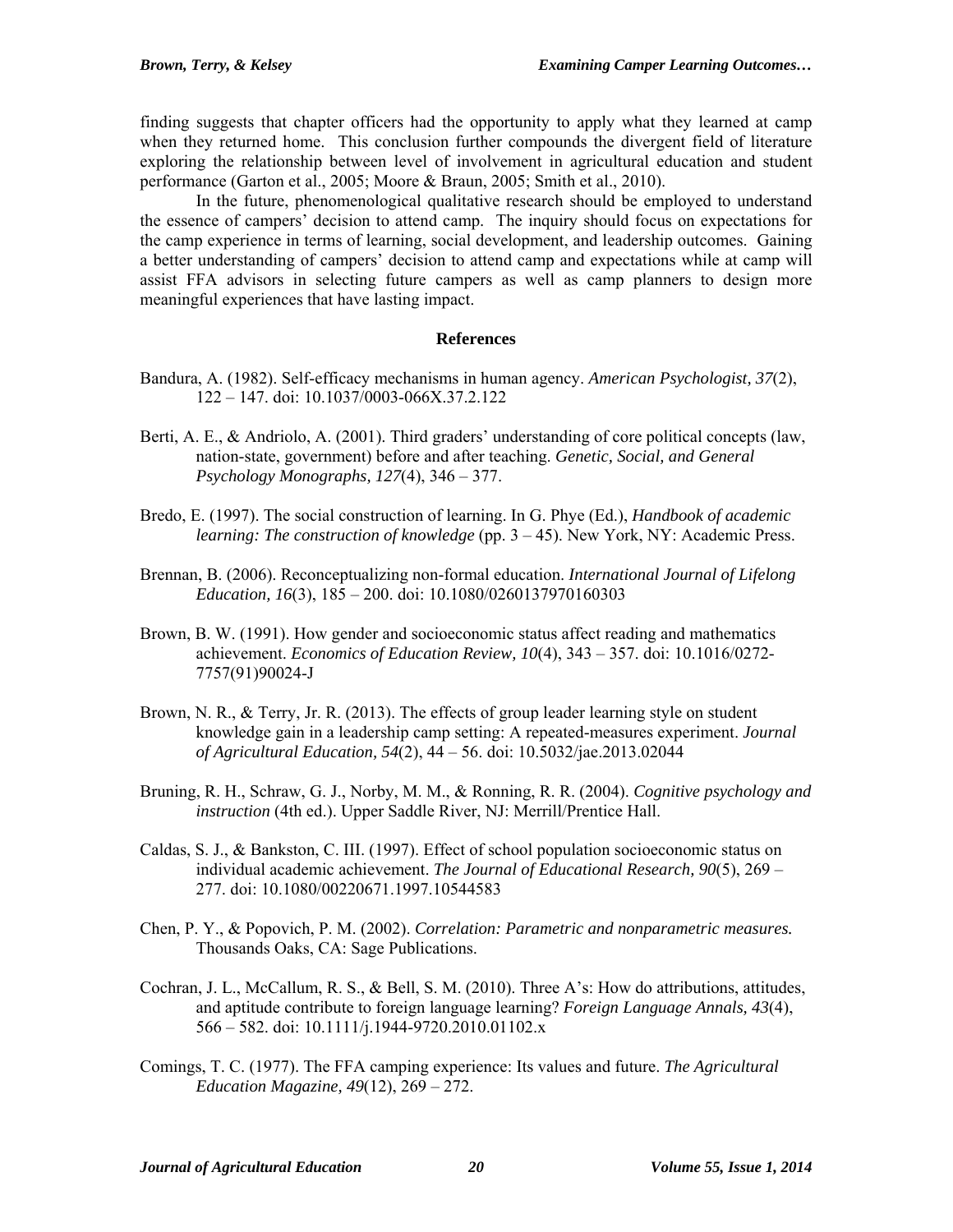- Connors, J. J., Falk, J. M., & Epps, R. B. (2010). Recounting the legacy: The history and use of FFA camps for leadership and recreation. *Journal of Agricultural Education, 51*(1), 32 – 42. doi:10.5032/jae.2010.01032
- Creswell, J. W. (2008). *Educational research: Planning, conducting, and evaluating quantitative and qualitative research.* Upper Saddle River, NJ: Pearson Education, Inc.
- Cronbach, L. J. (1970). Essentials of psychological testing (3rd ed.). New York, NY: Harper & Row.
- Delansky, B. (1991). *Outcomes of organized camping A review of research literature.* Retrieved from http://www.acacamps.org/research/campstudies.php.
- Dillman, D. A. (2000). *Mail and Internet survey's: The tailored design method.* New York, NY: John Wiley & Sons, Inc.
- Faul, F., Erdfelder, E., Lang, A.-G., & Buchner, A. (2007). G\*Power 3: A flexible statistical power analysis program for the social, behavioral, and biomedical sciences. *Behavior Research Methods, 39*, 175 – 191. doi: 10.3758/BF03193146
- Field, A. (2009). *Discovering statistics using SPSS.* Los Angeles, CA: Sage.
- Fleming, V. M., & Alexander, J. M. (2001). The benefits of peer collaboration: A replication with a delayed posttest. *Contemporary Educational Psychology, 26*, 588 – 601. doi: 10.1006/ceps.2001.1082
- Garton, B. L., Ball, A. L., & Dyer, J. E. (2002). The academic performance and retention of college of agriculture students. *Journal of Agricultural Education, 43*(1), 46 – 56. doi: 10.5032/jae.2002.01046
- Garton, B. L., Kitchel, T., & Ball, A. L. (2005). A two-year snapshot of agricultural youth organizations and learning communities' influence on academic achievement and degree completion. *Proceedings of the National Agricultural Education Research Conference, 32,* 402 – 413. Retrieved from http://www.aaaeonline.org/uploads/allconferences/668405.AAAEProceedings.pdf
- Hall, V. C., & Edmondson, B. (1992). Relative importance of aptitude and prior domain knowledge on immediate and delayed posttests. *Journal of Education Psychology, 84*(2), 219 – 223. doi: 10.1037/0022-0663.84.2.219
- Haugen, R., & Lund, T. (1998). Attributional style and its relation to other personality dispositions. *British Journal of Education Psychology, 68I*(4), 537 – 549. doi: 10.1111/j.2044-8279.1998.tb01310.x
- Hoover, T. S., Scholl, J. F., Dunigan, A. H., & Mamontova, N. (2007). A historical review of leadership development in the FFA and 4-H. *Journal of Agricultural Education, 48*(3), 100 – 110. doi:10.5032/jae.2007.03100
- Horwitz, E., Horwitz, M., & Cope, J. (1986). Foreign language classroom anxiety. *Modern Language Journal, 70*(2), 125 – 132. doi: 10.1111j.1540-4781.1986.tb05256.x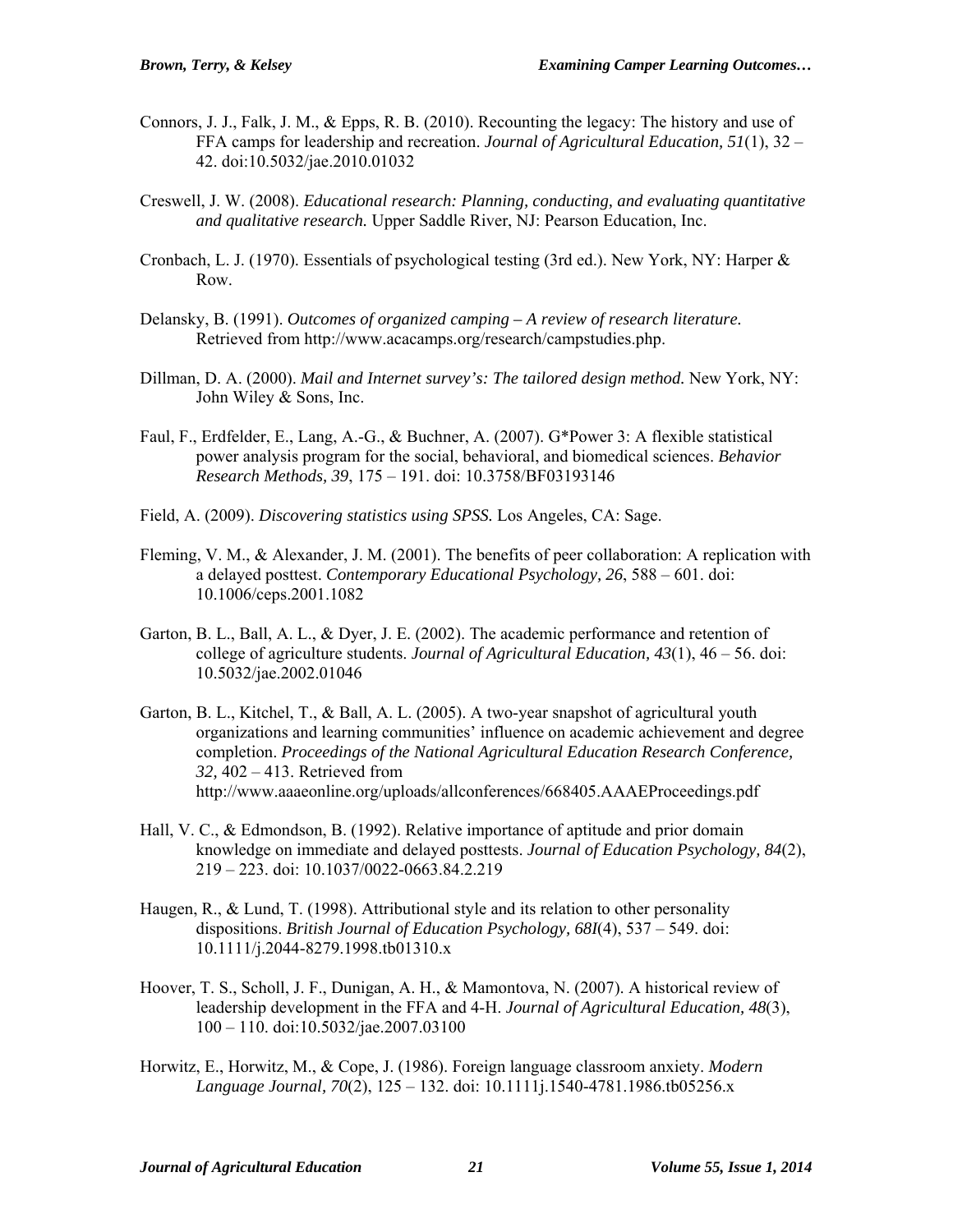- Javornik, J. J. (1962). Leadership training camp for future farmers can be fun, as well as educational. *The Agricultural Education Magazine, 34*(11), 249 – 250.
- Kane, M. T. (1986). The role of reliability in criterion-referenced tests. *Journal of Educational Measurement, 23*(3), 221 – 224. doi: 10.1111/j.1745-3984.1986.tb00247.x
- Kasworm, C. E., Rose, A. D., & Ross-Gordon, J. M. (Eds.). (2010). *Handbook of adult and continuing education.* Los Angeles, CA: Sage.
- Keels, B. (2002). Early FFA and NFA camp history in South Carolina. *AgriBiz!.* Columbia, SC: South Carolina FFA Public Affairs.
- Kirk, R. E. (1995). *Experimental design.* Pacific Grove, CA: Brooks/Cole Publishing Company.
- Krejcie, R. V., & Morgan, D. W. (1970). Determining sample size for research activities. *Educational and Psychological Measurement, 30*(3)*,* 607 – 610. doi: 10.1177/001316447003000308.
- Lindner, J. R., Murphy, T. H., & Briers, G. E. (2001). Handling nonresponse in social science research. *Journal of Agricultural Education 42*(4), 43 – 53. doi:10.5032/jae.2001.04043
- Malcolm, J., Hodkinson, P., & Colley, H. (2003). The interrelationships between informal and formal learning. *Journal of Workplace Learning, 15*(7/8), 313 – 318. doi: 10.1108/13665620310504783
- McCrea, A. (2011). *Vision of blue heart of gold: A history of Oklahoma FFA.* Maysville, MO: Blake & King.
- Molnar, A., Smith, P., Zahorik, J., Palmer, A. Halbach, A., & Ehrle, K. (1999). Evaluating the SAGE program: A pilot program in targeted pupil-teacher reduction in Wisconsin. *Educational Evaluation and Policy Analysis, 21*(2), 165 – 177. doi:10.3102/01623737021002165
- Moore, L. L., & Braun, S. L. (2005). Academic achievement and efficiency of college of agricultural and life sciences students: A multi-year study. *Proceedings of the 2005 American Association for Agricultural Education Conference, 32,* 184 – 198*.* Retrieved from http://www.aaaeonline.org/uploads/allconferences/668405.AAAEProceedings.pdf
- National FFA Organization. (2008). *Official FFA Manual.* Indianapolis, IN: National FFA Organization.
- National FFA Organization. (n.d.). Retrieved from http://www.ffa.org/
- Newcomb, L. H., McCracken, J. D., & Warmbrod, J. R. (1993). *Methods of teaching agriculture.* Danville, IL: Interstate Publishers.
- Nye, B., Konstantopoulos, S., & Hedges, L. V. (2004). How large are teacher effects? *Educational Evaluation and Policy Analysis, 26*(3), 237 – 257. doi: 10.3102/01623737026003237